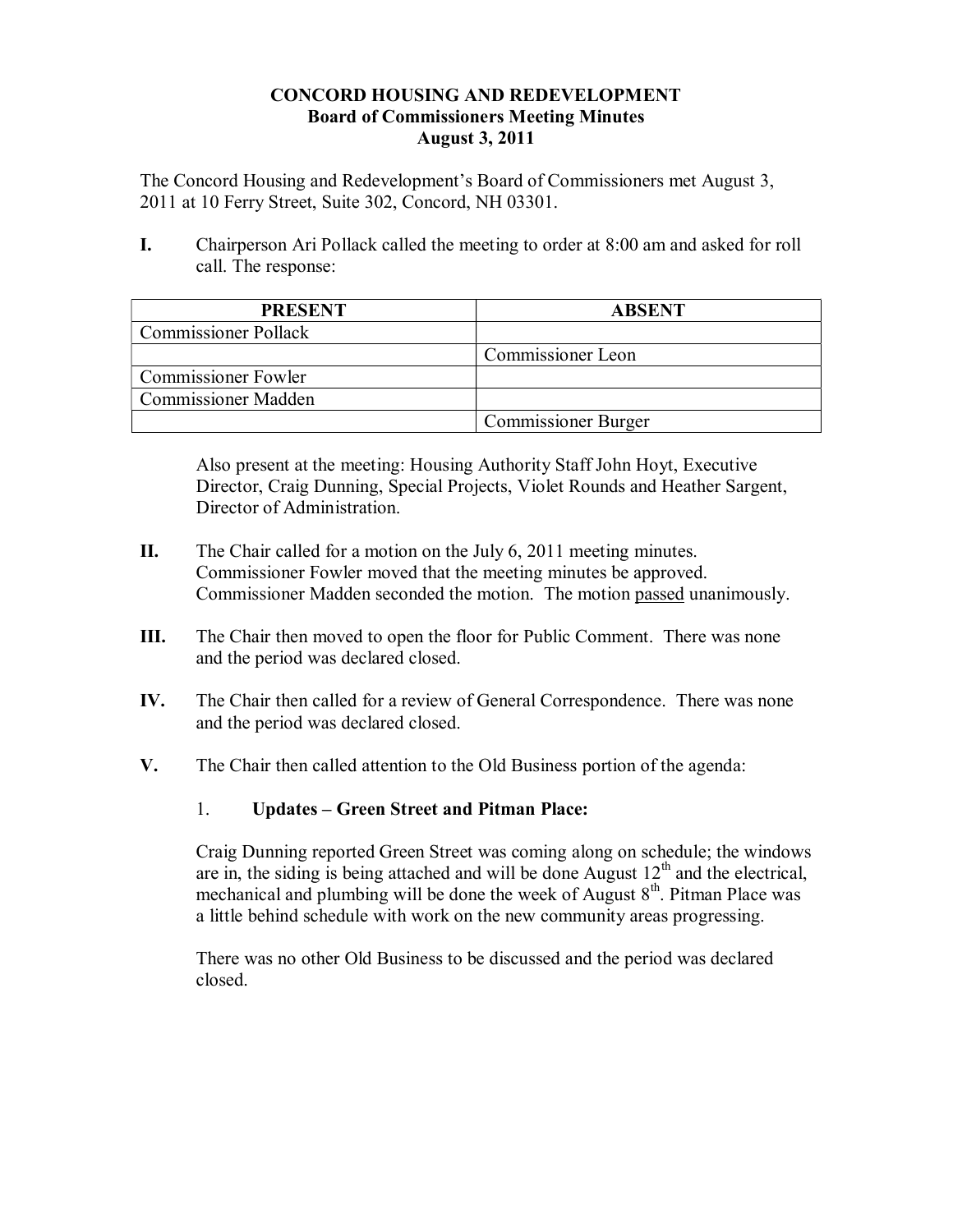**VI.** The Chair then called attention to the New Business portion of the agenda:

## 1. **RESOLUTION #1273**

Contract with Irish Electric in the amount of \$14,700.00 for the purposes of installing kitchen GFI's in the two high rises.

Mr. Hoyt reminded the Board that this project was included in the 2011 Capital Fund Budget approved by the Board. The estimate in the budget was \$12,000 and the difference of \$2,700.00 would be pulled from the 2011 Capital Fund Budget "Contingency" line budgeted at \$25,030.00.

Commissioner Fowler moved passage of the resolution and Commissioner Madden  $2<sup>nd</sup>$  the motion. Motion passed unanimously.

# 2. **RESOLUTION #1274**

Contract with Energy Improvements in the amount of \$24,800.00 for the purposes of installing new vinyl siding on the two Ceriello buildings.

Mr. Hoyt explained that though this too was included in the 2011 Capital Fund budget approved by the Board it had an estimated cost of \$10,000.00. To make up the shortage Mr. Hoyt will be indefinitely delaying the boiler replacements budgeted at the same property and the \$14,200 estimated for the boilers would be used for the siding. The Chairman questioned the decision to 'indefinitely delay' the boiler replacement. Mr. Dunning addressed the question by explaining the original decision to replace the boiler; increased energy efficiency and a long term cost savings based on reduced consumption. Mr. Dunning talked to a couple of vendors and these discussions revealed that the replacement of the current boiler would not produce the cost savings expected and the payback period did not justify the expense. The Chairman asked about doing one building in the current year and one next year. Mr. Hoyt felt that the deteriorating exterior building envelope conditions at the buildings justified doing both now.

Commissioner Fowler moved passage of the resolution and Commissioner Madden  $2<sup>nd</sup>$  the motion. Motion passed unanimously.

### 3. **VILLAGE STREET – PENACOOK**

Mr. Hoyt Reported; the Village Street property was listed by the City as one of the properties the "Redevelopment Authority" should take a look at. As noted in the Board package the property has a mix of retail, professional and residences. Along with Mr. Dunning and the listing real estate agent they spent a couple of hours going through the building. The building appears to be in good condition. Subsequent to that inspection the listing agent and Merrimack County Bank representatives Ed. Caron and Claudia Walker along with Mr. Pollack and Mr.